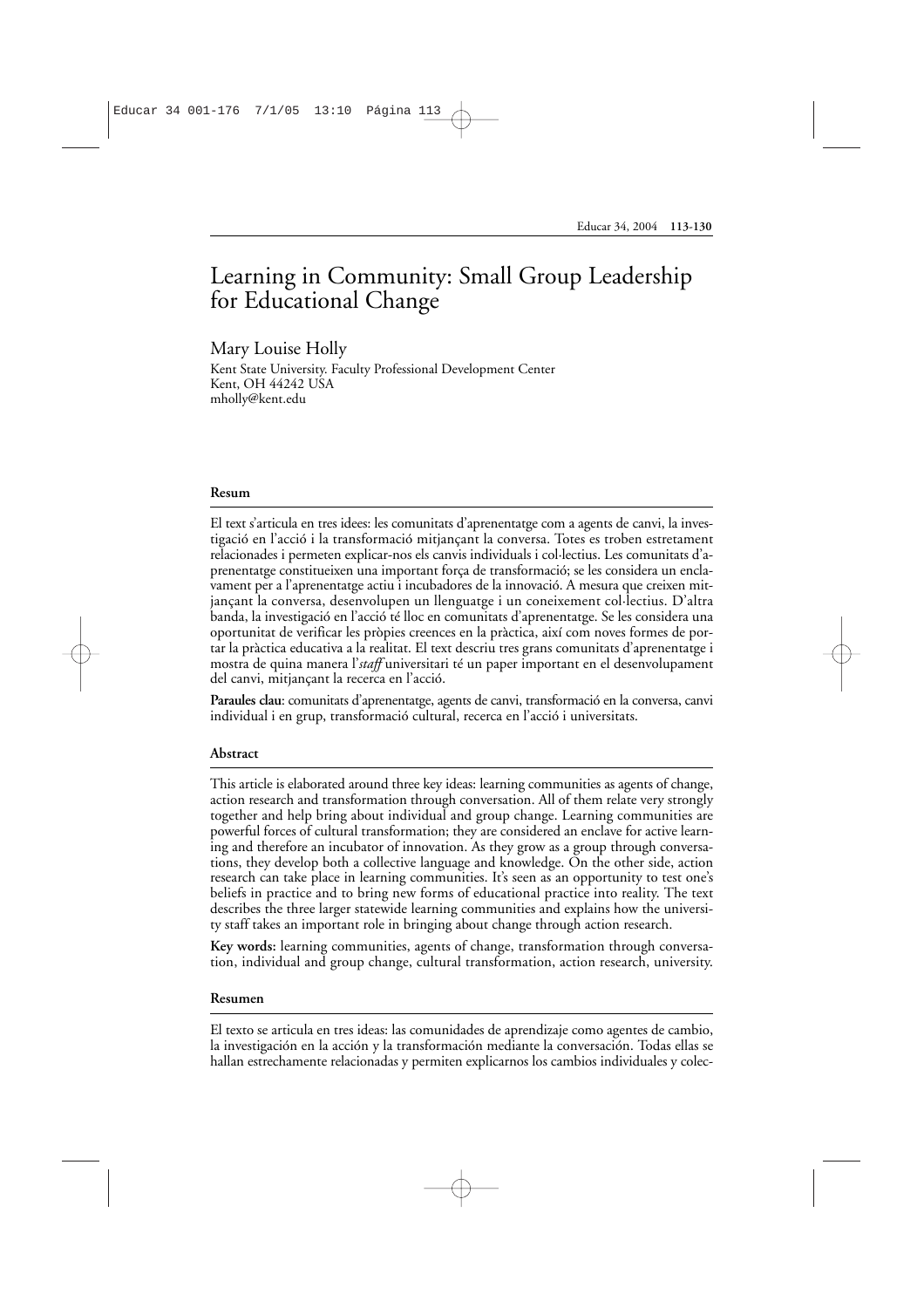tivos. Las comunidades de aprendizaje constituyen una importante fuerza de transformación; se las considera un enclave para el aprendizaje activo y como incubadoras de la innovación. A medida que crecen mediante la conversación, desarrollan un lenguaje y un conocimiento colectivos. Por otra parte, la investigación en la acción tiene lugar en comunidades de aprendizaje. Se las considera como una oportunidad de verificar las propias creencias en la práctica, así como nuevas formas de llevar la práctica educativa a la realidad. El texto describe tres grandes comunidades de aprendizaje y muestra el modo cómo el *staff* universitario juega un papel importante en el desarrollo del cambio mediante la investigación en la acción.

**Palabras clave**: comunidades de aprendizaje, agentes de cambio, transformación mediante conversación, cambio individual y en grupo, transformación cultural, investigación en la acción, universidad.

#### **Summary**

| Learning communities                                     | Appendix 1 |
|----------------------------------------------------------|------------|
| as agents of change                                      | Appendix 2 |
| Action research on matters<br>of educational consequence | Appendix 3 |
| Transformation by conversation                           | Appendix 4 |
| In conclusion                                            | References |
|                                                          |            |

As agents of change, the question is *how do we transform our institutions?* The simple response is community by community; bird by bird<sup>1</sup>.

The more complex response requires us to address the question: *what mechanisms and strategies can we create and sustain to enable us to bring our educational aspirations in line with our practice?* How can we create a future where our values and priorities guide practice, where we act on our professional commitment and knowledge in this time of regressive political and economic environments where simpler answers (e.g. standardized curricula, testing, and efficiency) promise a return to «simpler times»?

One response lies in supporting the transformation of the educational imagination and vision of policy makers and evaluators so that they can appreciate the richness of increased capacities and creativity possible when one cultivates learning environments for success. How do we enable such transformation to begin? By inviting policy makers and evaluators into communities of practice (Wenger *et al.,* 2002) where their attention is focused on cultivating rich educational environments for students.

1. In *Bird by bird* (1994) Anne Lamott tells the story of her ten year old brother, overwhelmed by the daunting task of sitting down the night before an assignment was due to write a report on birds that he had had three months to write, getting counsel from their father: «Bird by bird Buddy. Just take it bird by bird».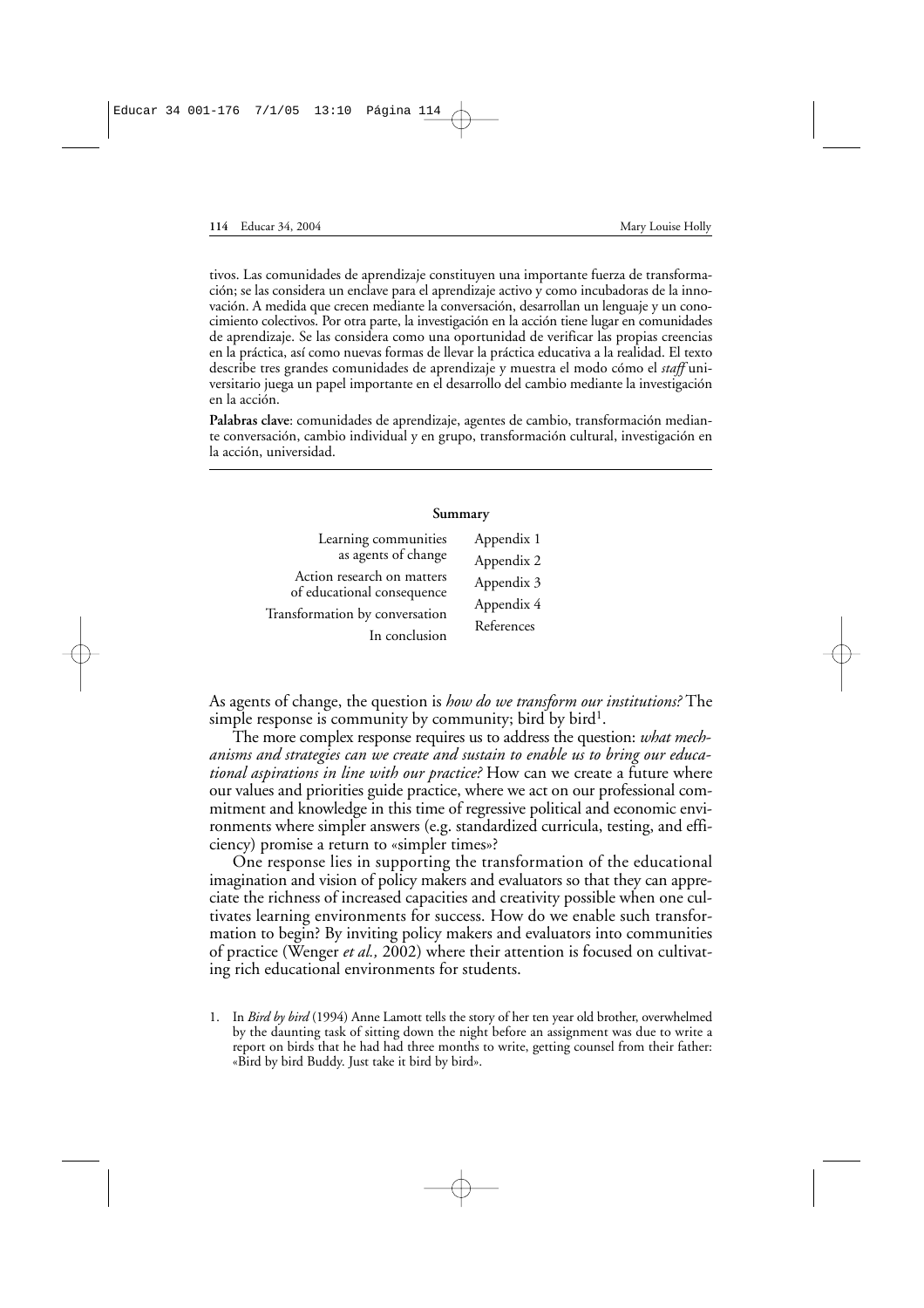The learning community as we will refer to it here has been known, in one guise or another, since the time of John Dewey. Dewey, and Alexander Meiklejohn, developed the concept of student learning communities for higher education in the 1920's and 1930's (Cox, 2003). The purpose of the learning community for the educational researcher has usually been to foster advancement of scholarship and practice in educational settings. It is argued here that this same structure offers a framework for cultural transformation in a new world where the politics of change carry at least as much weight as does the quality of teaching, learning, and scholarship. To elaborate past successes and the potential for learning communities to foster change in the future, we will develop our discussion around three key ideas: *learning communities as agents of change, action research on matters of educational consequence, and transformation through conversation.*

### **Learning communities as agents of change**

For a change agent to be successful, at least four things are needed: *1)* envisioned alternatives; *2)* compelling reasons to grow and change; *3)* actions that enables change, and *4)* structures for sustaining changes until they become accepted practice. The learning community offers a form of social interaction with structural elements that enable it to be both catalytic and sustaining of cultural transformation. Unlike committees, task forces, and other team approaches, the learning community is rarely structured to include or exclude members; it is not designed to broker solutions to meet everyone's needs, nor do learning communities exist to meet external standards. (See Appendix 1 for characteristics of committees and communities.) According to Milton Cox (2003), a learning community is typically comprised of a small group of individuals who come together around a common interest and topic (e.g. science education; learning and teaching on-line, service learning), or a cohort (e.g. freshmen students; untenured faculty). The main objective of community is active and consequential learning. As we will see later, small groups of individuals networking with others can soon become a powerful force for change.

The learning community is an enclave for innovative thinking, its collegial environment fosters new ideas that lead to change. As we move from a less complex paradigm of change to a more complex paradigm of transformation where change is viewed as part of larger processes and systems, individuals who fit well into the earlier paradigm will find it difficult to adjust to the present one (See Appendix 2 on Educational Change). As one educational leader (Kopp, 2003) recently put it, «Learning communities are for rainmakers, for people who think outside the box. These rainmakers are not usually long-time residents at an institution because they think differently, but they are just what we need for creative change».

According to Maxine Greene, when we think of community, we need to emphasize the process: making, creating, weaving. «Community cannot be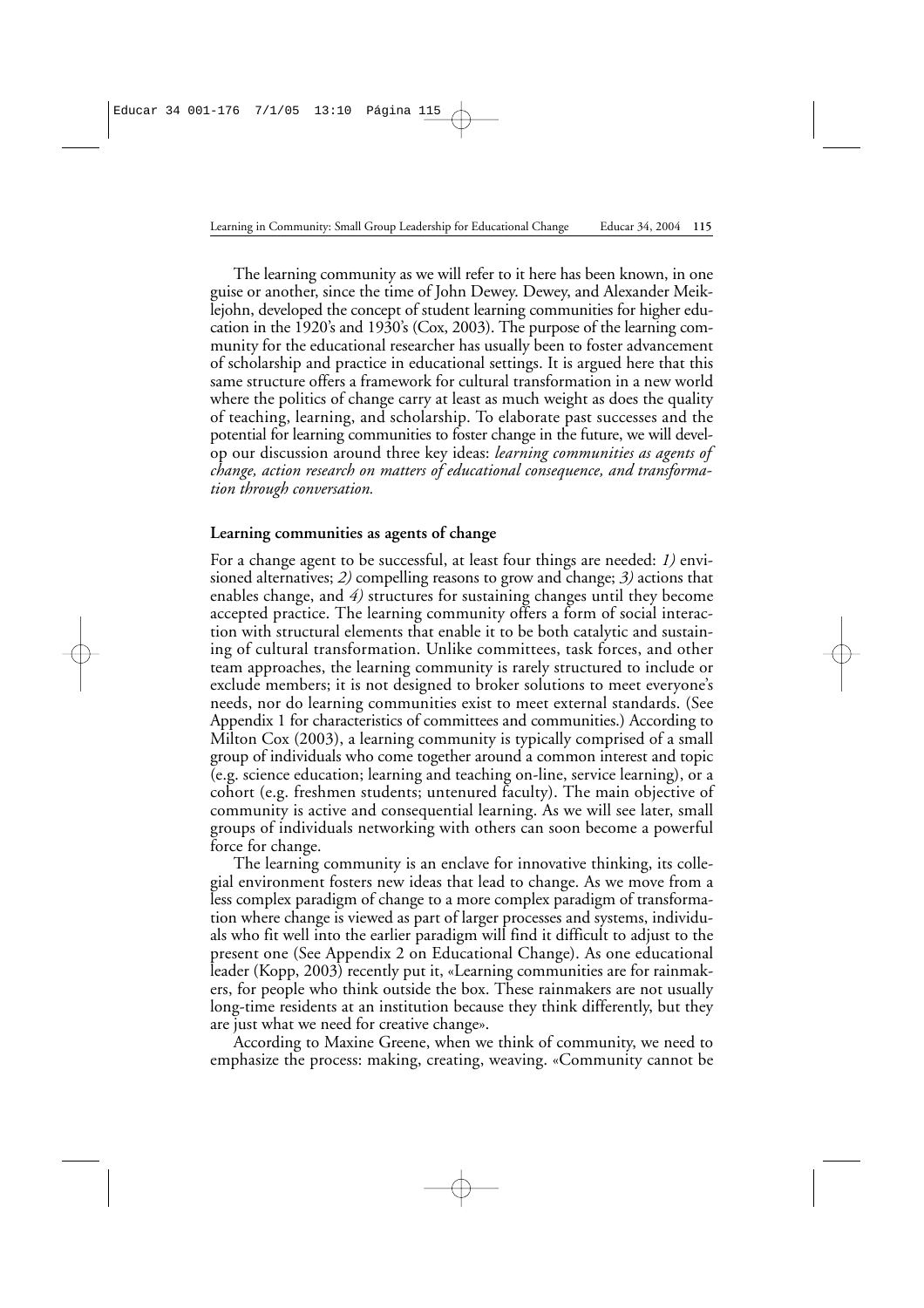produced, simply through rational formulation nor through edict. Like freedom, it has to be achieved by persons offered the space in which to discover what they recognize together and appreciate in common: they have to find ways to make inter-subjective sense.» She continues, «it ought to be a space infused by the kind of imaginative awareness that enables those involved to imagine alternative possibilities for their own becoming and their groups' becoming» (1995, p. 39). For Greene, «Community is not a question of which social contracts are the most reasonable for individuals to enter. It is a question of what might contribute to the pursuit of shared goods: what ways of being together, of attaining mutuality, of reaching toward some common world».

In recent years we have learned much about *learning*, about how people learn (Bransford *et al.,* 1999), how the brain functions including the relationships of emotion and feelings to learning (Le Doux, 1996), how we can ascertain what students (and colleagues) know and how they know it (Kegan, 1982, 1994; Magolda, 1992, 1999; Levine, 2002; Pellegrino *et al.,* 2000), the key role of peers and colleagues in learning (Harris, 1998), and the biological and neurological mechanisms and processes of learning and growth of the self (Zull, 2002; Carter, 1999; Kegan, 1982; Le Doux, 2001). A few of the more critical points related to learning and change include:

- learning is a physical process; learning physically changes the brain at the neuronal level;
- once something is learned, it stays as a connection; new learning cannot make it go away or replace it —but it can make other connections that can become more dominant;
- learning has an emotional component; the wedding of emotional and cognitive functions makes possible a shift from *reaction* to *action* and with it, a veritable «explosion of cognition» (LeDoux, 1996); «Knowing is a feeling» (Zull, 2002);
- people learn from one another; peer learning and influence is much stronger than most of us know; we can often better understand a concept when taught by someone closer to our level of understanding than from someone who is far more knowledgeable and who has «forgotten» what it means to be a novice;
- there are several phases of learning which include trying something out; Kolb's learning cycle (1984), for example, suggests that deep learning (comprehension) comes through a cycle of *experience*, *reflection*, *abstraction*, and *active testing* which is born out in biological studies of brain functioning (Zull, 2002);
- you can only learn from where you are (or effectively teach from where the student is): prior learning is the single most important factor in success at learning; connections can only be made from the connections that already exist; the mind is not a «blank slate».

With these points in mind, it is not hard to understand why a community can be such a powerful environment for learning. There are two interactive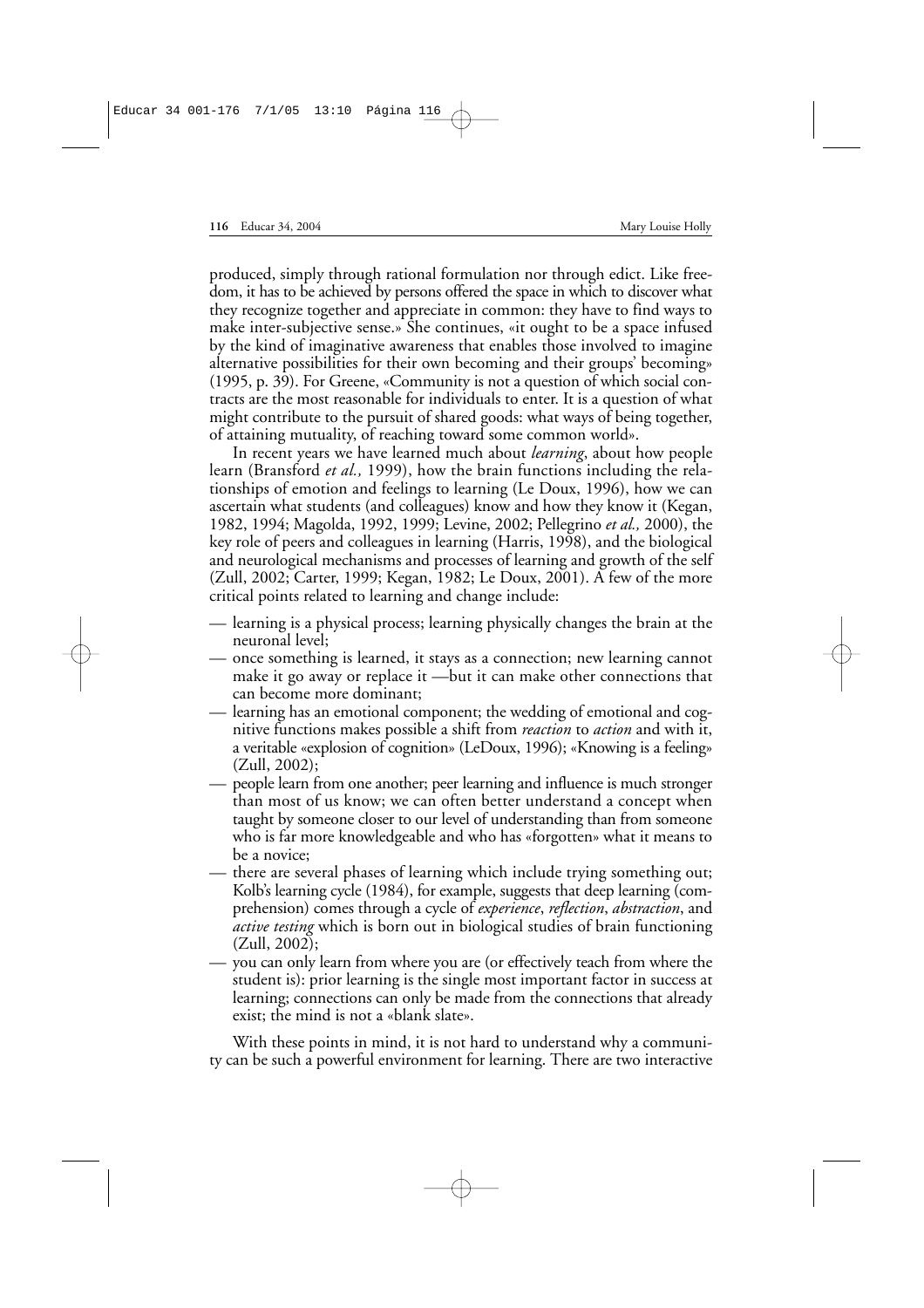levels of connection working here: individuals making connections at the level of internal neuronal networks, and individuals making connections with one another through conversations. The *community* aspect denotes the value of each member, and a safe environment where trust and collegiality make possible opportunities for trying out new ideas, risking failure, learning from what doesn't work as well as what does, and appreciation of alternative perspectives. In the words of Hannah Arendt (1958), «If action has an aim, it is to enlarge the space in which human beings can relate to each other as unique individuals in a situation, such an aim is not the intention to produce an outcome or result, but a value built into the process of action itself». The quality of conversations that can take place within the community can lead to growth of significant social value as individual ideas become stepping stones to higher places and more complex thinking, and not infrequently, simple solutions to significant problems that work. Rather than a delineation of competing positions, there is usually general agreement on the direction of change.

As the learning community conversation grows in history and richness and members generate new ideas, the group develops shared language and knowledge. For shared values and language to accomplish change, both must move outside of the originating group of individuals and continue to live and grow in other networks of conversation and action. Learning communities are part of larger communities within which they function and through which the fruits of their actions become manifest. We will soon discuss an example of a learning community, the Teaching Scholars at Kent State University, who share their experiences within their departments and colleges and within the larger communities of the university, as well as with conference participants at regional and national levels. Publications written by community members are another way that members communicate in larger communities.

The two key concepts, *learning* and *community* make possible a powerful structure for shaping and bringing about individual and group change. *Learning* is the aim of each member and of the community; and each member is a unique contributor to the processes of learning that the community undertakes. This learning is inextricably intertwined with social change; the action part of learning, yet it is not merely change as in «more, better, faster» but as part of a larger transformational process that is *different* from the past; the learning is *generative*. This learning leads to further growth and experience, and into places not predicted when the journey began.

There seem to be several key elements in the structure of learning communities (See Appendix 3) that work well to support small group leadership for change. For example, a learning community offers both *security and challenge*. They provide space for *interdisciplinary* and *inter-role conversation*, where community members (who can be faculty, students, staff, administrators, and others) are valued for their *unique perspectives* and *ideas can be entertained and tried out*. The *social nature* of the learning community provides a strong impetus for the kinds of *conversation* that can come to fruition in different ways and places.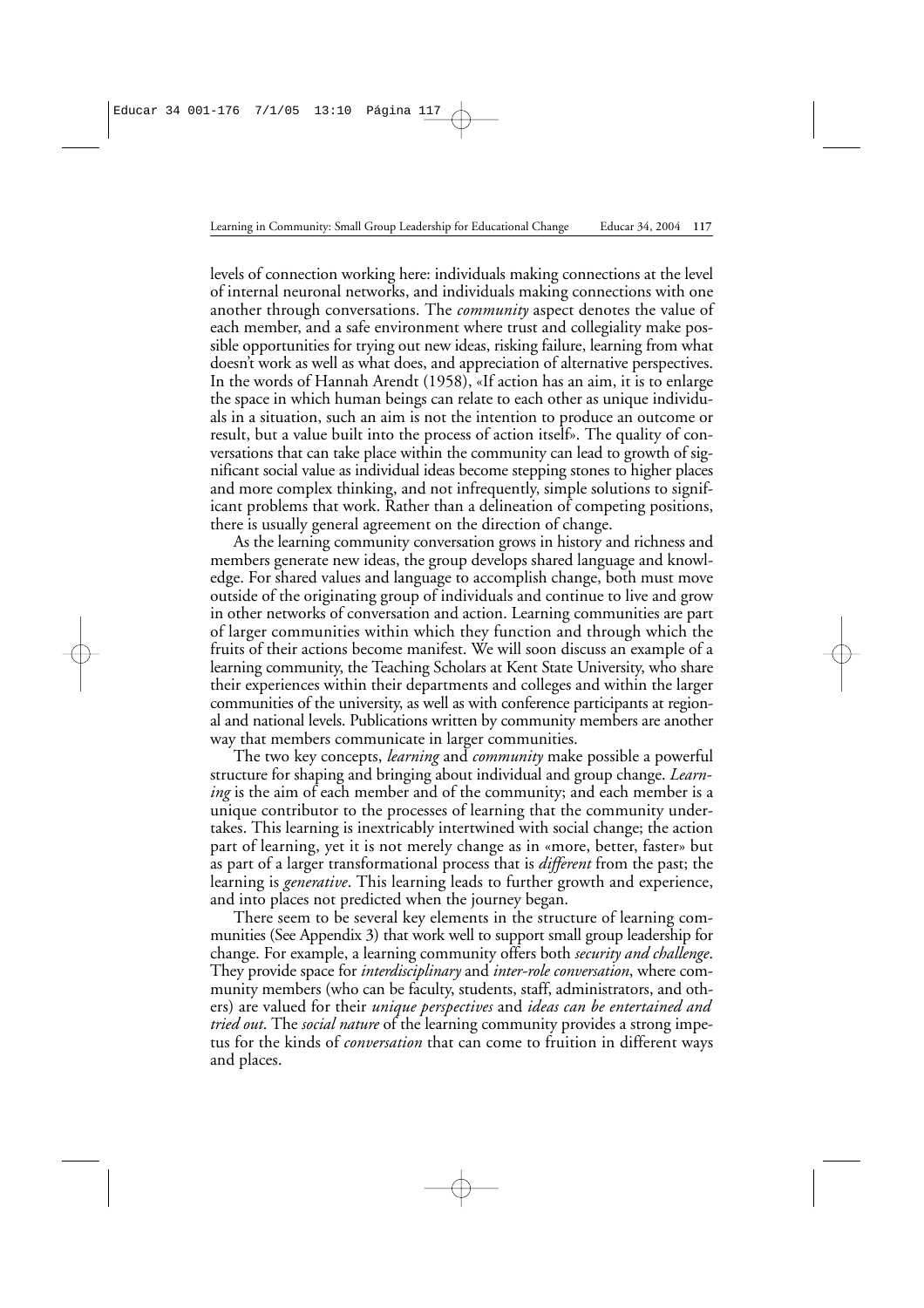Although each learning community is unique, there are other common elements including *communication*, and as Milt Cox, long-time proponent of learning Communities at Miami University, calls them: *social amenities* (food, drink, resource materials, retreats, receptions) and *common experiences* such as bi-weekly or monthly *seminars and workshops*, sessions where guests are invited to discuss specific topics and members share their expertise, including progress with *individual and group projects*.

In the Teaching Scholars for Early Career Faculty Learning Community, for example, eleven pre-tenure faculty members from various disciplines and campuses meet bi-weekly for one and a half to two hour sessions that include: discussion of individual projects and of a group project that evolved on fostering critical thinking in the various disciplines, planning a university campus conversations session that would kick off the annual fall conference «Celebrating College Teaching» and involve the university community (students, faculty, administrators, staff) in conversations on teaching and learning, sessions with faculty mentors and student associates (a lunch seminar in the first case, an afternoon tea in the second), and planning for community participation in a national conference on college teaching. A session after the conference involved debriefing and sharing materials and experiences. Winding up the year in the spring, the Teaching Scholars participate in a reception where each learning community shares highlights of their experiences with interested people from the larger university community as well as new members who will create new learning communities in the summer.

With shared interest, commitment, and time, community members' actions, individually and collectively, can bring about educational change, The «content» of their vision and the methods by which its elements come to life are the province of action research.

#### **Action research on matters of educational consequence**

According to Wilfred Carr (2003), action research is not a thing, or a method, it's an educational aspiration. He relates action research to his belief that education should be based on what he distinguishes as a good society. Action research is both a call to action and the action itself. The action that it fosters is educational (leading to further capacity for learning in socially significant ways) in at least two ways: something is changed that enables others to grow, and the researcher herself or himself is changed. In the language of learning, there are new neural connections, and thus new avenues for further action; the action produces growth of the person(s) acting, for as Hannah Arendt suggests, «the self only exists in action».

A call to social action, to improve education by theorizing and testing one's ideas in practice, is what brings the people together in the first place. Action research is a process for systematically, self-critically, inquiring into one's practice, for documenting the process as well as the results, and for portraying the results for public conversation and critique, analyses, syntheses, and further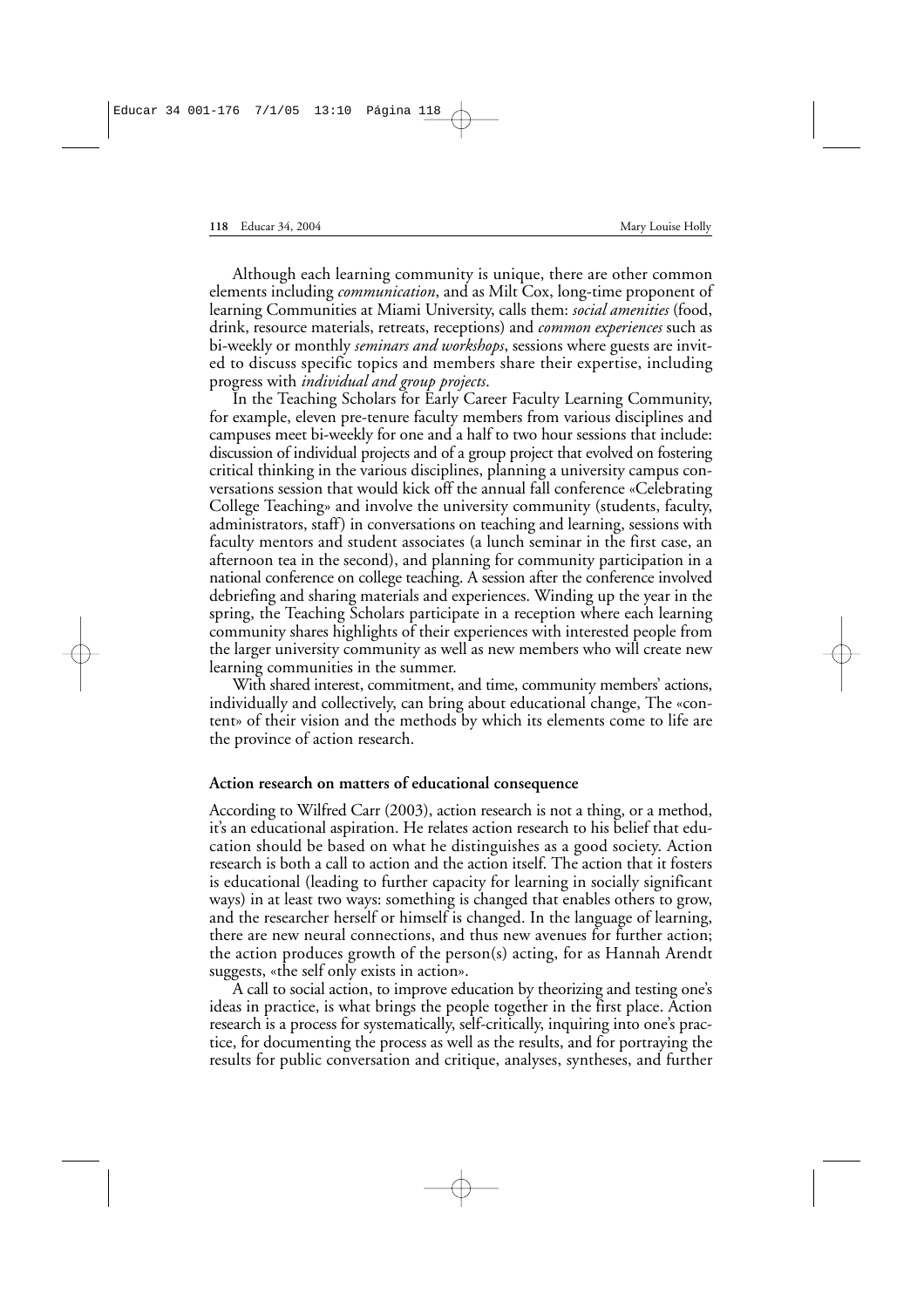action. The reflective processes (continuous cycles of act-observe & portrayreflect which are akin to Kolb's learning cycle of experience, reflection, abstraction and active testing) of action research that enable documentation and learning from experience are foundational for making educational policy, program and curriculum development, assessment and evaluation. The portrayal phase of action research makes dialog and understanding possible; it enriches the conversation, brings monolog into dialog; makes possible the evolving language of educational research on practice —what some might call an evolving knowledge base for educational action.

*The social aims and actions that call a learning community into being, whether trying to better understand the lives of college freshmen in order to improve the educational opportunities for them, or enabling beginning college professors to study and explore their teaching and students' learning as they form a foundation for their collective careers of service, are matters of high consequence. When we step back from the fast clicking keys of postmodern life, these are matters worth bracketing, worthy of our commitment, resources, and energy. To give a local and a statewide example, Kent State University's seven Learning Communities, including the Teaching Scholars, are developed around several areas key to the university's mission and strategic goals, the first goal of which is* Cultivating learning centered environments for success. *(See Appendix 4 for a brief description of the learning communities.)*

These interdisciplinary learning communities involve members at different campuses, kinds and levels of responsibilities, students, faculty, staff, and administrators, and are linked with other networks of learning communities: one supported at the national level by the Fund for the Improvement of Post Secondary Education (FIPSE), two supported at the state level by the Ohio Learning Network (OLN), and the Ohio Board of Regents (OBOR), and at the institutional level through the Faculty Professional Development Center, the Office of the Provost, and other offices. Three communities are part of a statewide consortium of thirty-one learning communities, supported by the Ohio Learning Network. All seven are linked to five other institutions that are part of a three-year FIPSE grant under the leadership of Milton Cox of Miami University, to support organizational transformation on behalf of student learning.

#### **Transformation by conversation**

Rainmakers are on a mission. As agents of change, educational researchers can best be positioned where the action is —and this isn't usually found in committee meetings. While committees are useful for many things, they are rarely incubators of innovation, or the kinds of spaces where colleagues can shape ideas, challenge themselves and each other, and remain lithe and spirited enough to follow their inquiry where it leads them. (See Appendix 1 for elements of committees and communities.) In today's national and international contexts, competition often means 'more, better, and faster' in a world of increasing vol-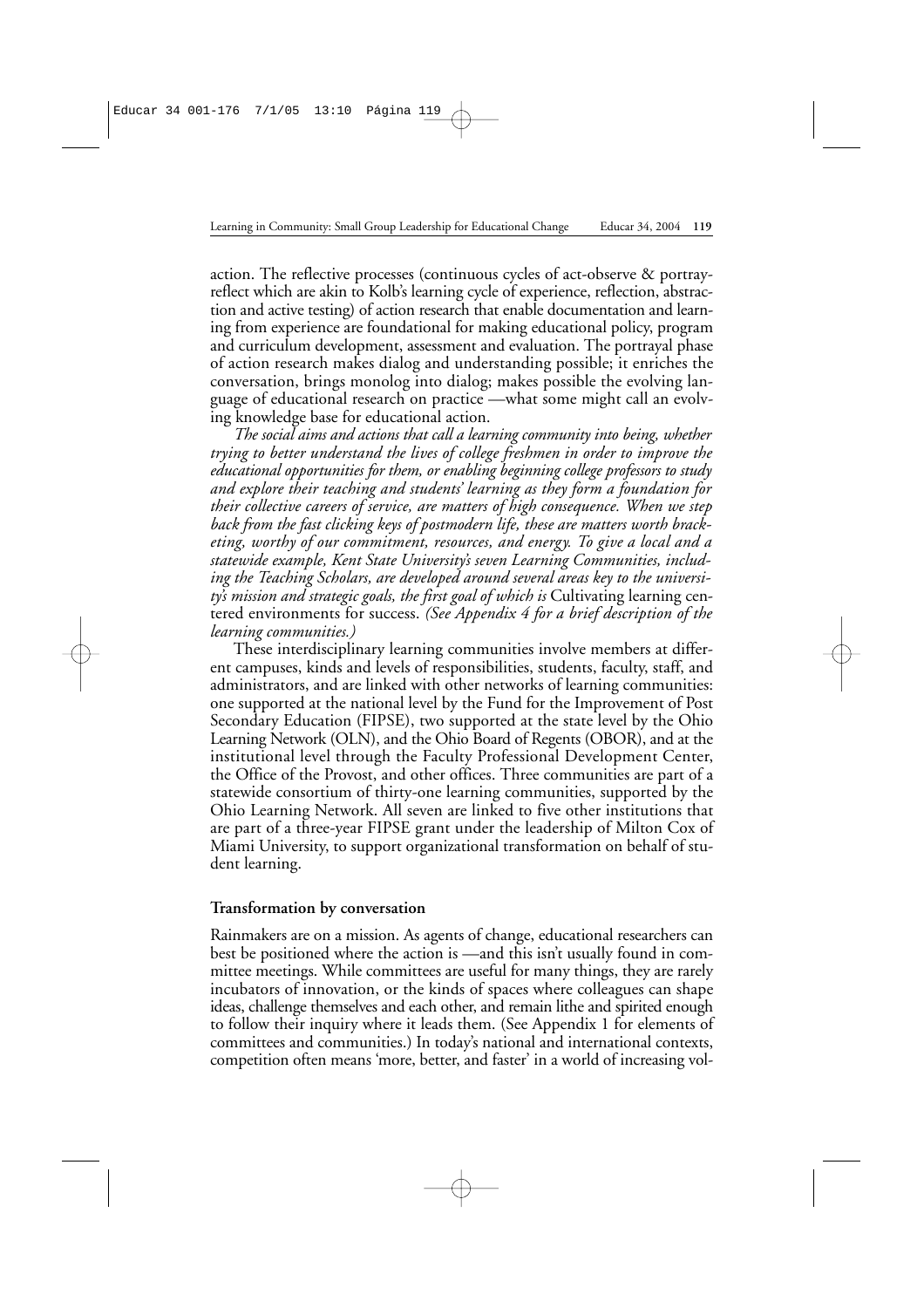ume, complexity, capacity, and an unprecedented and increasing rate of change<sup>2</sup>, establishing structures for community and the kinds of dialog that fuel creative action may be going against the grain. A faculty member, these days, can «sit» on «more» committees and engage in «less» thoughtful conversation with colleagues.

With less time for specific activities (more meetings, less preparation time) and potentially greater impact (more information available to more people and at greater speed), learning from experience, which is the purpose of action research, becomes even more important than it might be in «slower» times. The kind of thoughtful practice necessary to living one's aspirations takes time: «thoughtfulness is enacted through public dialogue. We learn to be thoughtful —to be ourselves— through interaction, transaction, and engagement (Nixon, 2003). Theorising takes time and «involves the difficult art of arguing beyond the dead-end of disagreement to albeit provisional and sometimes risky modes of collaborative endeavor» (Nixon, 2003).

As John Elliott continues to remind us, teaching is a moral craft; it takes moral conversations on a foundation of human literacy to keep this complex, moral craft a generative process of educational experience. It will not take more money, more people, or faster communications, although each of these can help. The kinds of transformation that will make a difference in educational practice will come about as educational researchers become agents of change through the processes of community development and thoughtful action. With the strong leadership and stewardship of John Elliott, the Collaborative Action Research Network (CARN) which he founded, is an excellent example of a network of continuing conversations that span time, roles, geography, systems of government, disciplines and careers (education, nursing, juris prudence, to name a few), and has been a source of continued engagement of educational researchers world-wide, including England, Scotland, Wales, Spain, Austria, Australia, the United States of America, and Canada. Several elements of the large community help to keep the conversation alive: communication through the internet and electronic mail and listservs, publications including a journal and many occasional papers, a steering committee and group leadership.

The structures for bringing conversation to the level of engagement needed for cultural transformation (beginning «bird by bird») are to be found in educational action research, as CARN illustrates. The language through which educational researchers share their inquiry, case studies and portraits of practice, for example, where most people who read or hear of the inquiry are able to understand it, the stories and narratives, if you will, make possible new and continuing conversations. As people become part of the conversations generated by and through learning communities, social action is propagated to new

<sup>2.</sup> Between the years 1999 and 2002 the total number of publications that had taken place in the history of publication before 1999, doubled; the next doubling only took one and a half years.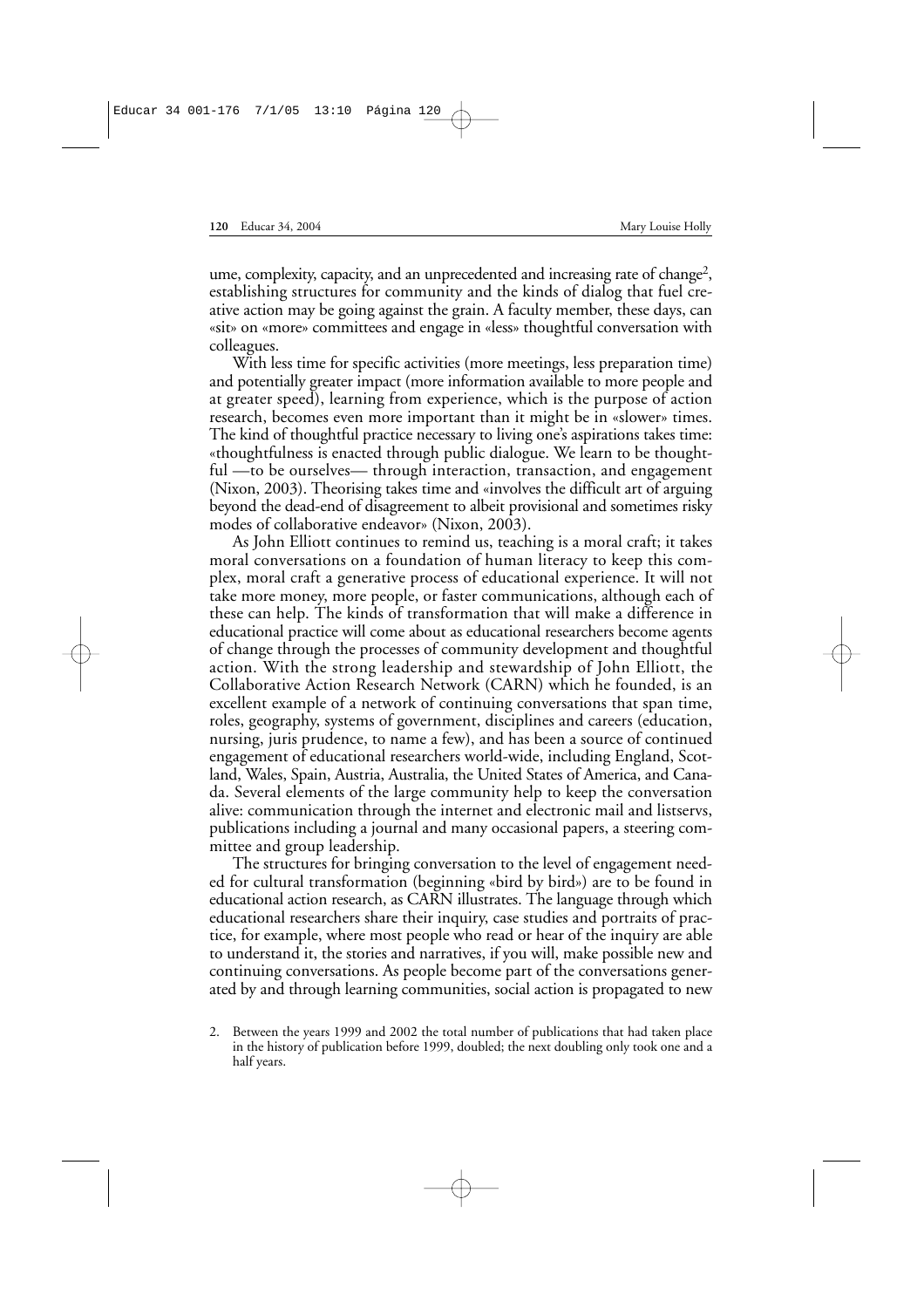environments, new connections are made and in the process of making them —are transformed into foundations for further learning.

Learning community research becomes the foundation for each of the members, as well as the group, to bring new forms of educational practice into existence, and, as in the cycle of action research, leads to the next phase of engagement and action. Keeping the conversation in existence is the key to educational transformation. To do this, agents of change need a focus (aspirations; purpose), membership, methods of inquiry (action research), and the media (forums for sharing and propagating the conversations) to keep it in existence.

We will have succeeded when the ideas that sprouted in the learning community become part of the lexicon and strategic plans and conversations of those in leadership and policy-making positions. The sources for ideas that lead to educational change may be long forgotten, yet the community model that enabled their development is small group leadership. This process of supporting collegial conversations and collaborations that leads to group leadership runs counter to the more common competitive «star model» of individual leadership and reward. In the former, if there is a «star», it is the community.

What does successful small group leadership lead to? In mapping the consequences in terms of success, there are many, not the least of which can be seen over time in the educational imaginations and vision of leaders and policy makers. A high level administrator, for example a college president, provost, or dean, supports (levels of support vary from moral to financial to representation on or actual membership in communities) the development of a learning community for beginning faculty and later assumes a state or national level position where he or she continues conversations that started in the learning community. A provost becomes chair of a state agency where he is a spokesperson and supporter of state initiatives akin to those he supported and learned from within his own institution. Another example is where members of the learning community became leaders in groups such as Faculty Senate, a University Teaching Council, and a Faculty Professional Development Center Council. At Miami University in Ohio, where faculty learning communities have been inexistence for a quarter of a century, a high proportion of faculty leaders, department chairs, and other administrators are former community members (1/3 of the university faculty members have been part of learning communities).

It is not difficult to see how conversation within a 10 person community spreads, and that when you have several communities, through networking, the connections continue to grow until there are hundreds of agents for educational change.

#### *Bird by bird, community by community*

While it may not be difficult to see the changes in members of the Teaching Scholars as professors from very different fields as they focus on the processes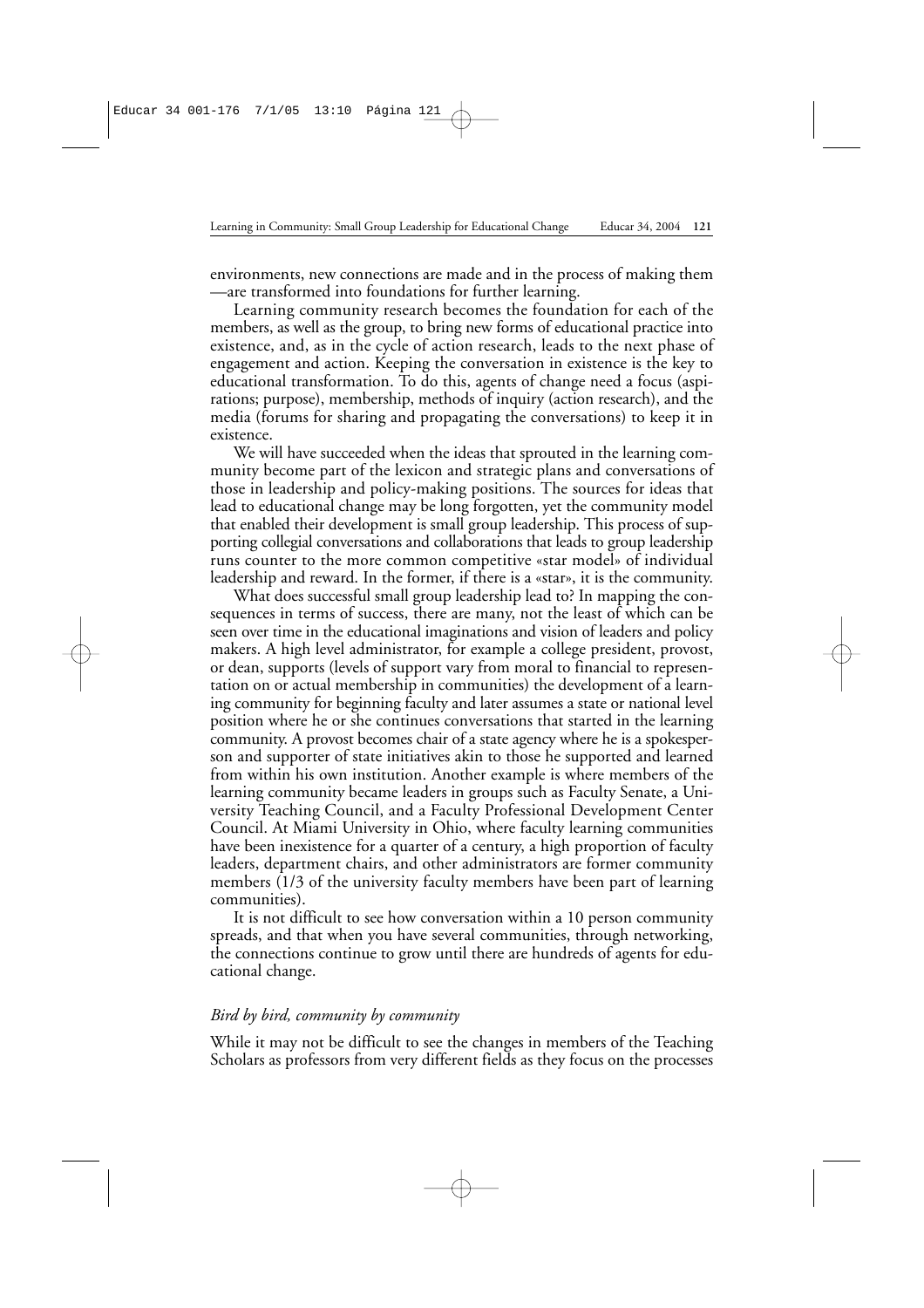of teaching and learning within their disciplines and develop meaningful; relationships with one another across disciplines —observing in one another's classes, reading common literature, testing out their ideas in practice and sharing their action research experiences— it may not be as obvious how their experiences change the conversations beyond the immediate community. We will take a brief look at a few examples and it will become apparent that bird by bird can be a subtly powerful method for change, each bird an agent.

#### **Teaching Scholars for Early Career Faculty Learning Community**

In chemistry, as in many of the physical sciences, the department regularly has research colloquia where visiting scholars as well as department members share their research with other science colleagues and graduate students. A member of the Teaching Scholars decided that he would present his research in a colloquia, as expected, but that he would also present his scholarship of teaching on cooperative learning and using technology to make the subject matter more available to all students, not only in one course, but to build programmatic bridges with others. What were a few of the results of bringing teaching into the public realm of research? With focused attention and an audience the scholarship of teaching and learning was given credibility; the language of educational research and the imaginative curriculum development where active and cooperative learning in a large traditionally lecture class format became part of the way chemistry can be learned (especially by non-chemistry majors) was introduced into the professional conversation of scientists in a way that was natural and meaningful. People who may never have entertained different ways of teaching and taking into account student perspectives were, through the personal experiences of the faculty member, brought into a new avenue for conversation and educational action. If even one colleague followed their new curiosity into their own teaching, her students would be benefactors. In sharing his story with new community members at a reception, and responding to questions on «how can I learn more…?» twelve new teaching scholars took the chemistry professor's suggestion of participating in a workshop on the topic of active and cooperative learning. One year later, each of these faculty members were using their imaginations in their disciplines (from Nursing to Art History, Geography, Theatre, Political Science, Library Science, Architecture, Secondary School Science, and English) creatively integrating more active and engaging learning in their classes, and sharing their experiences, not only with one another, but with their disciplinary colleagues.

#### **Information Literacy Faculty Learning Community**

This community is comprised of teams of faculty members from disciplines with librarians. Each team is working on a project to help undergraduate students within specific disciplines to develop their capacities for making judgments on finding credible information, interpreting it, and using it in meaningful ways. One project, for example, entails the work of a senior faculty member in English and a Librarian in this discipline in developing modules that will be integrated into core freshmen English courses, and thus benefit students in all dis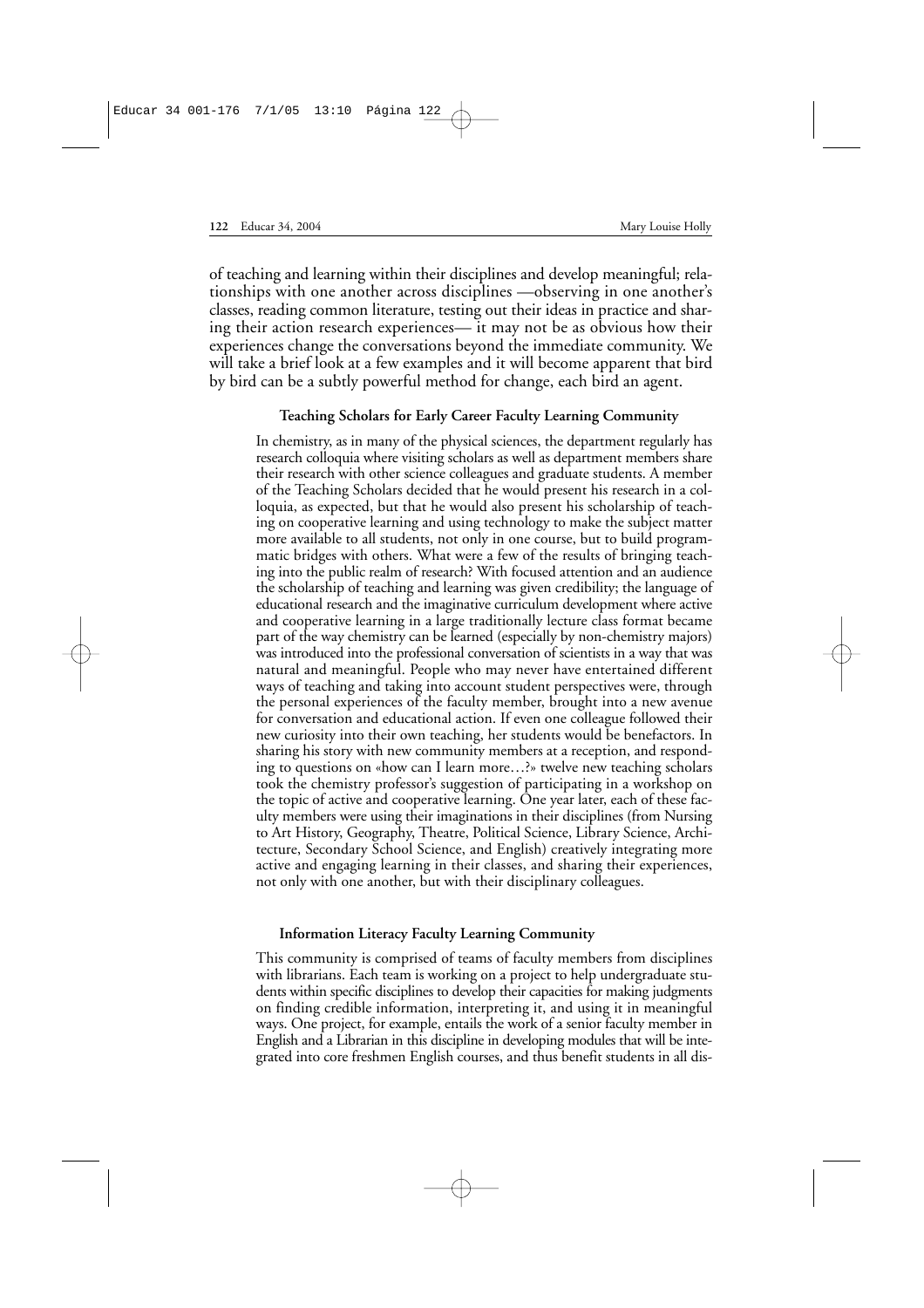ciplines. Another team is comprised of several faculty members in Nursing who work with a Librarian in this area to develop case studies and records to aid information (human and technological) literacy specific to nursing. A team on History at a Regional Campus is developing modules where students get out into the community to learn oral history with local residents. Each of these projects and others (middle school curricula, science education, speech communication) have electronic components and so, as the community members develop their projects, they also develop their expertise and learn from one another, not only how to work together, but how to navigate the information worlds themselves, which they then share with colleagues and students. Another level of consequence is reached when the English team takes their work back to colleagues in the department.

Each learning community is part of several networks that go beyond their units, campuses, and the university. We will conclude these examples with three larger networks in which the communities referred to in this text are linked. One begins to see a web of communication and action. It is our purpose here only to illustrate the complexity of conversation networks that can be powerful agents for change, that can engage the imaginations and generative thinking of people at all levels of educational networks. (More information is available by visiting the URLs provided in the reference section of this paper.)

### *The Ohio Board of Regents*

The Ohio Board of Regents (OBOR) funded *Ohio Teaching Enhancement Program* began in 2000 with eight institutions of higher education in Ohio. Based on a Lilly Foundation funded and highly successful Miami University Faculty Learning Communities Program of over twenty years, it's leader, Mathematics professor Milton Cox, designed and led this project with the intention of «Investing in the Future: Enhancing Undergraduate Education in Ohio: Improving Efficiency through Statewide Collaboration». The Teaching Scholars began as part of this network of institutions of higher education in Ohio. Ten institutions have now been part of this program. From this beginning, five institutions joined together for a three-year Fund for the Improvement of Post Secondary Education (FIPSE) funded project (see below). The Ohio Board of Regents also funded another grant that supports learning communities and is built on the success of the *Ohio Teaching Enhancement Program.* English professor Dan Madigan, Center Director of the Teaching, Learning, and Technology Center at Bowling Green State University and a member of the OTEP project, brought together librarians and faculty professional development center directors at BGSU and Kent State University to collaborate on a grant proposal to enhance information literacy at these institutions. The funded proposal included a format for presenting workshops for faculty at each institution, overseeing internal grants for the development of modules in disciplines, and presenting workshops at the state level and overseeing a grant program based on the model developed at BGSU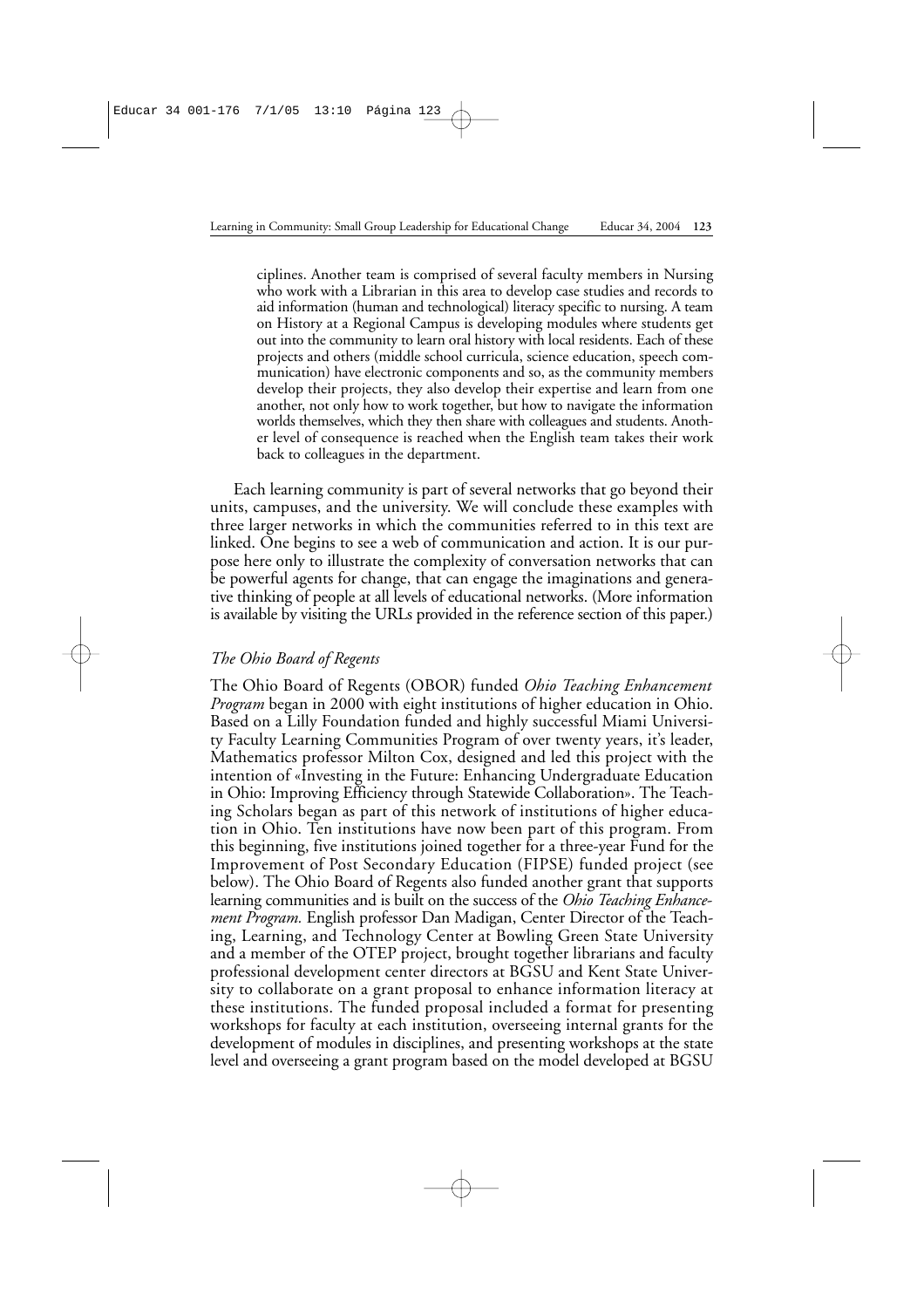and KSU. The extended program develops learning communities at seven institutions which develop learning modules available to all educators through the website.

### *The Fund for the Improvement of Secondary Education*

This three-year project entitled: Developing Faculty Learning Communities to Transform Campus Culture for Learning, extended the network discussed above under the Ohio Board of Regents beyond Ohio and provided a framework and community for directors who would oversee the development of at least six learning communities at each of the six institutions. (See the reference list for a URL that links to many learning communities.)

### *The Ohio Learning Network*

With a bold statewide project designed to build on these efforts and targeted to enhance learning with the use of educational technology, the Ohio Learning Network issued a call for proposals that ultimately funded 31 learning communities in Ohio for the 2002-2003 year, and from this, funded 13 impact grants, with a new call for new learning communities for the 2004- 2005 year. There were several ways that this initiative stepped outside traditional boundaries for a state agency, including: an overt foundation of pedagogy and principles of learning and development; funding summer 'planning grants' that enabled faculty members and others to plan their communities and develop their proposals; two statewide sessions and one regional session to bring learning community members together, one to kick off the initiative in October, five regional Learning Institutes that brought several learning communities each together in January, and a June Gathering to share the fruits of community projects; and action research approach where learning from experience and sharing that experiences with others was the modus operandi, a format for reporting that focused as much on the processes of developing the community as it did on the specified products and modules of the community, and, shared resources available to all on the OLN website under «Athenaeum».

### **In conclusion**

Outside of academia, there is already an extensive conversation about the importance, needs and characteristics of education that is taking place in the arena of politics and social commentary. In this arena consensus is developed and decisions are made on the nature of education, its funding, and its future. Our thesis here is that arguing in that arena is misguided. The potential for change is intrinsically limited when the discussion takes place in the context of values and language that have developed around what's wrong with our educational systems. Or, as Michael Lee (2004) put it: «You cannot use a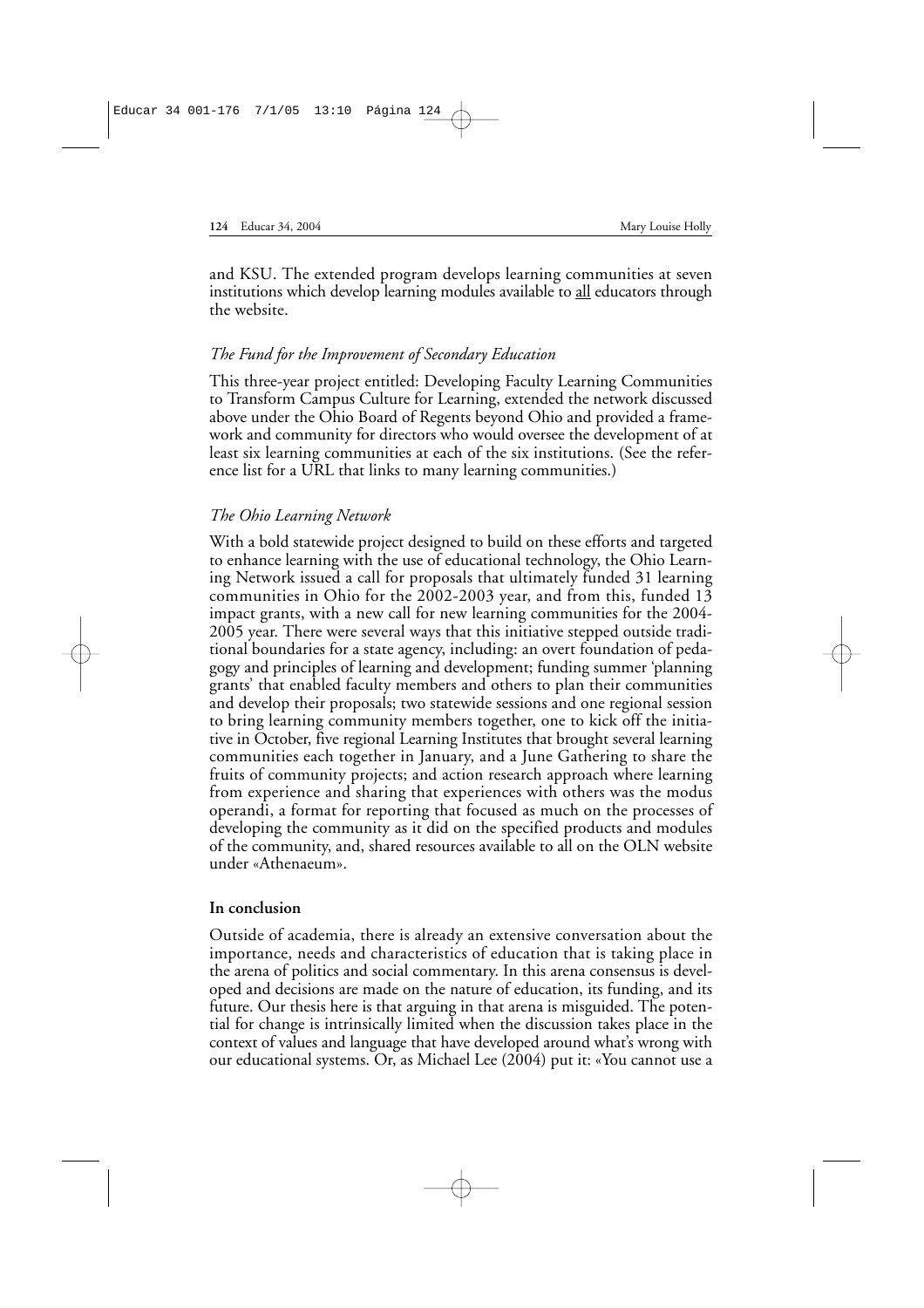conversation that is grounded in deficiency to create plenty». The alternative to argument is recreating the conversation and those who participate.

To end as we began, with the educational imagination and vision that is possible, not with standards that are tethered to the past and to «fixing what is wrong» to meet yesterday's goals, but with commitment to what Maxine Greene calls communities of regard. «If we can link imagination to our sense of possibility and our ability to respond to other human beings, can we link it to the making of community as well?» To «community that is always in the making?» (1995, p. 39).

### **Appendix 1**

| Committee                           | Community                                     |
|-------------------------------------|-----------------------------------------------|
| Purpose: work, accomplishment       | Purpose is learning through action            |
| There is usually a known end        | The end is not delimited                      |
| There is a leader and product       | There is a facilitator; emphasis on process   |
| Work, task, create product oriented | Learning, professional development, growth,   |
|                                     | action to create change oriented              |
| Organized before and follow steps   | Develop organization with community           |
| Sit on a committee                  | Serve in a community                          |
| Image for success: work horses      | Image for success: rainmakers                 |
| Product is paramount                | Curiosity and personal —group value           |
|                                     | priority. Process is integral part of product |
| Emphasize cognition; limit emotion  | Whole person; emotional brain an asset        |
| Apply theory to task                | Theorize; create                              |
| Lasts until task is completed       | Evolve and end naturally when learning        |
|                                     | yields to new phases                          |
| Boundaries clear                    | Boundaries fuzzy                              |

Differences between committees and communities

While committees can function as communities, their purpose is rarely to «create, expand, and exchange knowledge, and to develop individual capabilities» (Wenger *et al.*, 2002, p. 42).

Consult Wenger *et al.* (2002, p. 42) for a chart describing the differences between and among Communities of Practice (what we have called learning communities in this paper), Formal Departments, Operational Teams, Project Teams, Communities of Interest, and Informal Networks.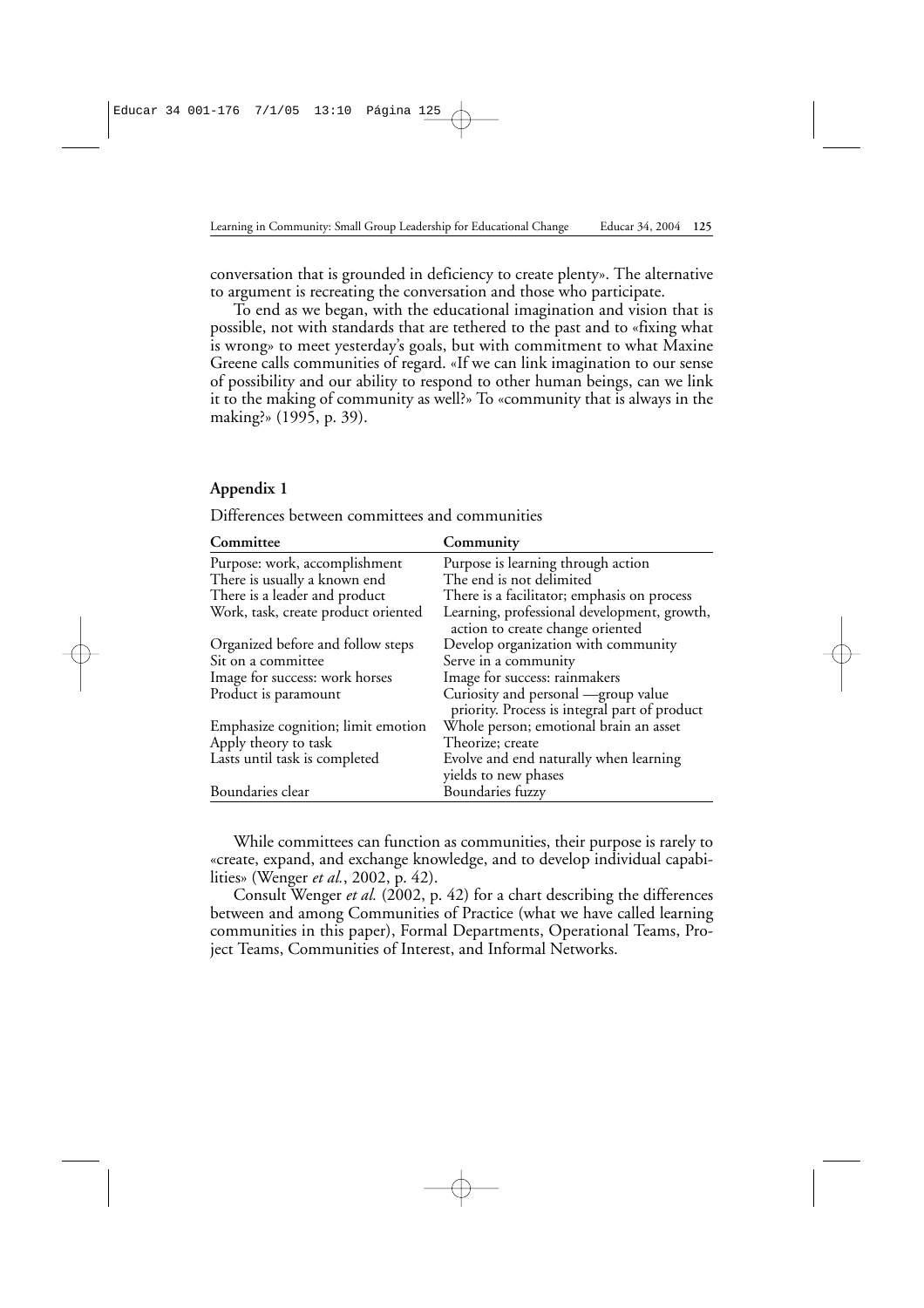## **Appendix 2**

Future orientations to educational change in social settings

| From                                                     | To                                                                                            |
|----------------------------------------------------------|-----------------------------------------------------------------------------------------------|
| Focus on problem: Fix it<br>Standards and accountability | focus on future<br>values and priorities; personal and group<br>commitment and responsibility |
| Hierarchical organization                                | democratic organization                                                                       |
| Objectives oriented                                      | process oriented                                                                              |
| Change: more better faster                               | transformation: different                                                                     |
| In the box: following the rules, standards               | out of the box: action and innovation                                                         |
| Setting & achieving behavioral objectives                | generating expressive outcomes;<br>imaginative action cultivating diversity;<br>quality       |
| Measurement                                              | qualitative and quantitative assessment                                                       |
| Summative evaluation                                     | formative and summative evaluation                                                            |
| Follow the plan                                          | documenting the journey                                                                       |
| Investment ends when committee ends                      | investment in the impact on the future<br>is high                                             |
| Application of theory                                    | theorizing: Action Research                                                                   |
| External Researchers                                     | practitioner research                                                                         |
| Contain emotions, bracket feelings                       | emotions and feelings help to guide<br>meaningful action                                      |
| Monitored discussion                                     | generative conversations                                                                      |
| Monolog                                                  | dialogue; multiple perspectives and views                                                     |
| Individual practitioners                                 | critical friends and colleagues                                                               |
| Focus on Quantity and end result                         | focus on quality and process                                                                  |
| Policy makers create objectives                          | practitioners create aims and goals                                                           |
| Meetings focused on end result                           | meetings flexible, evolving agenda                                                            |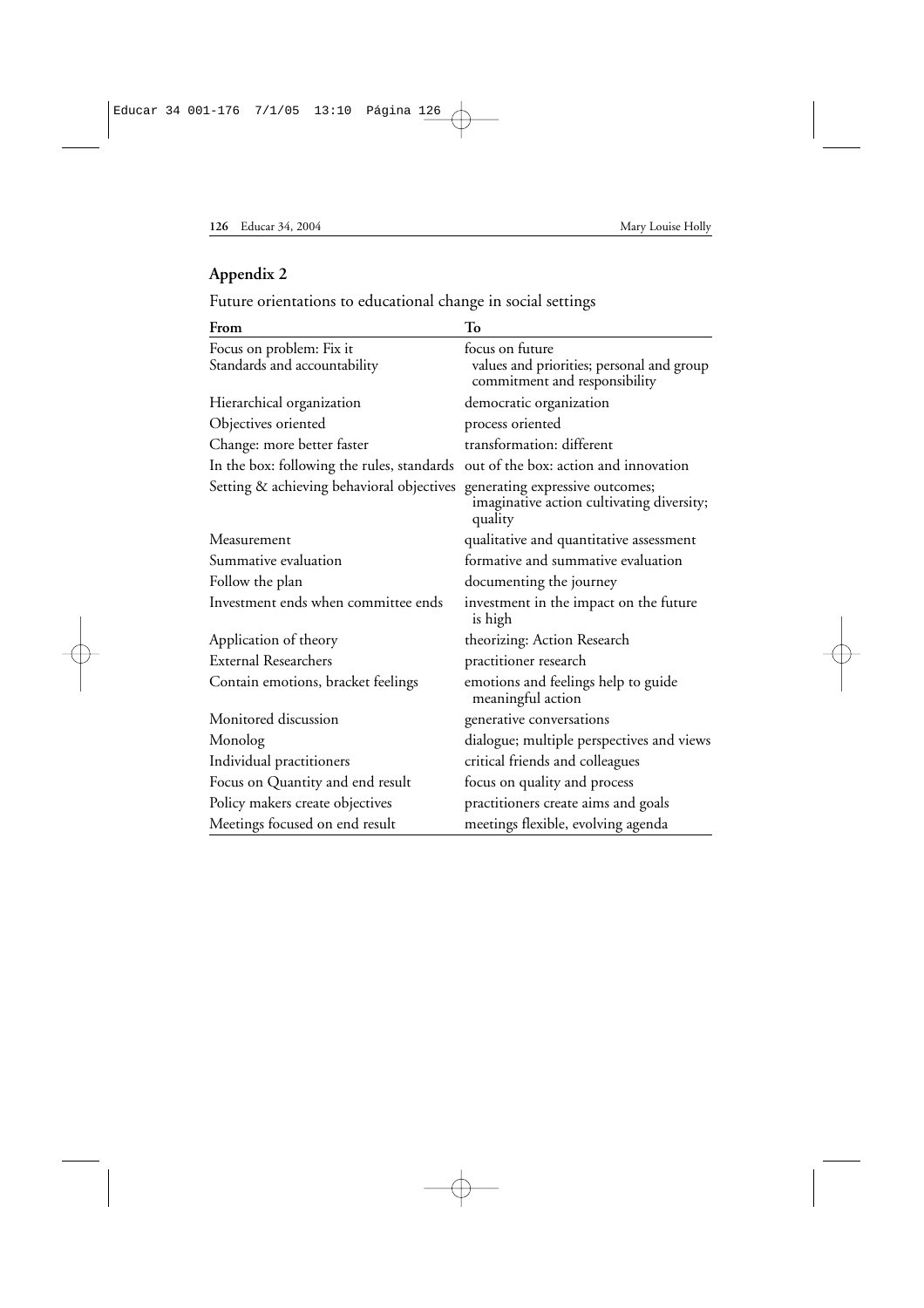# **Appendix 3**

Structural elements of learning communities

- Focus: matters of social significance with commitment strong enough to sustain.
- Leadership: leaders (often co-leaders) facilitate community's agenda for learning.
- Mode of learning: action and learning from experience; educational action research.
- Individual and or group projects maintain ownership and momentum.
- Generate action: creates something new; cycles of reflective practice.
- Meetings: regular seminars, workshops, forums for members and others.
- Inquiry: by people who don't typically research their practice: community member practitioners.
- Membership: cross disciplinary, cross institutional, levels of education, and diversity of roles within and outside an institution; Attention to inclusion (and support) in call for participation; inclusive.
- Forums: linking Learning Communities and outreach (groups within an institution and outside it including geographically diverse groups; conferences).
- Outcomes: often cannot be predicted beforehand; project and person in action change.
- Documentation: Attention to documentation of processes of community development and action are as important as the consequences.
- Propagation: often primary, essential for creating change; sharing results in different venues; Attention to methods of sharing results of community action.
- Outlets: a focus on how results are told or shown; stories (narratives), case studies are often created.
- Consciousness: «Thoughtfulness is ordinary» (Nixon, 2003); in learning community it becomes a conscious process.
- Networks of conversations: Develop networks of conversation and reflective action; create structures (as above) to sustain arriving at something; real impact if larger community of interest is discussing the idea.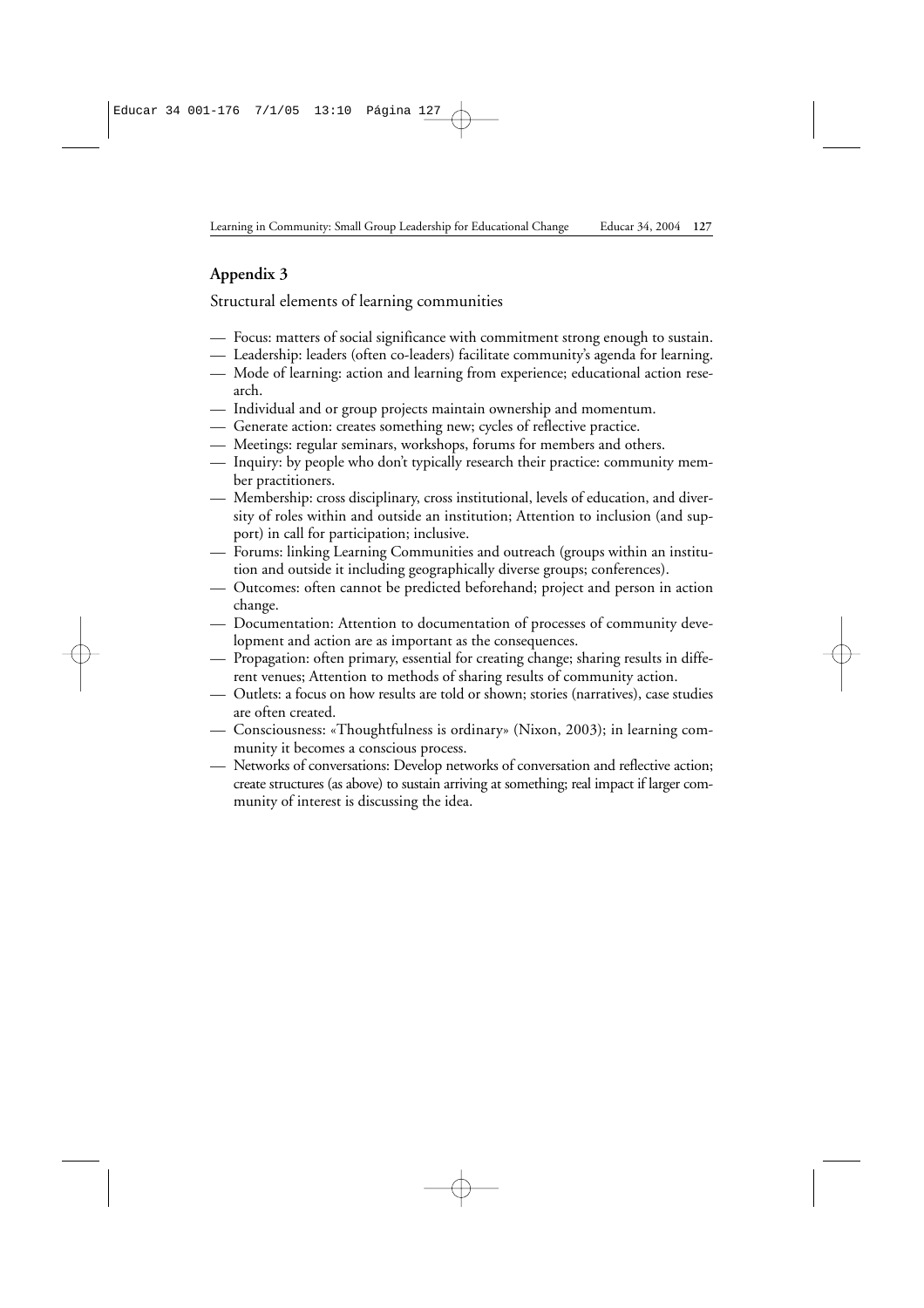### **Appendix 4**

### **Seven learning communities at Kent State University**

- *Teaching Scholars for Early Career Faculty* is focused on the scholarship of teaching and learning. Members engage in action research on their individual teaching practice as well developing a group project on supporting student's critical thinking within the disciplines.
- *— Collaborative Technologies* explores methods and tools for collaboration and community building with classes and across institutions and roles; they begin with exploring methods and tools on a collegial level and then take these into their own and other's classrooms for student and teacher use and perceptions.
- *Faculty and Future Faculty* is comprised of faculty and graduate students who focus on teaching and learning in courses designed to help graduate students learn to teach at the college level. They develop learning modules (how to develop a syllabus; assessment and evaluation; principles of human development and learning, for example) that can be used across disciplines for those teaching and taking courses on college teaching, and are finding that both new faculty and faculty who have not had educational experience with college teaching find the modules worthwhile.
- *Great Starts: Connecting the Mosaic* is a new professional learning community where staff, administrators, and faculty from various disciplines and offices (Undergraduate Studies, Resident Services, Campus Life, coordinators and faculty members teaching in student learning communities) explore freshmen life and learning, each from their unique perspective and role within the students' experiences. The community is a place for sharing their perspectives, pooling individual interviews and conversations with freshmen students, and developing understandings and actions.
- *Information Literacy* is comprised of five teams of disciplinary faculty members and librarians each of which is developing tools and modules within courses to enable students to develop their abilities to acquire and to discern worthwhile and credible information; members deepen their own learning in information, technological, and human literacy as they work together to create and test out materials in beginning level courses and curricula.
- *On-Line Learning and Teaching* is comprised of members who have a range of experience levels in teaching and in using educational technology, from those curious and exploring new terrain to highly experienced people who want to push the edges of their known worlds with individual projects in a community environment.
- *Learning and Teaching in Large Classes* is a new community comprised of faculty members who teach classes with enrollments of from 60-400 students. How does one engage students actively with meaningful work in large classes? Members come with different levels of experience and projects.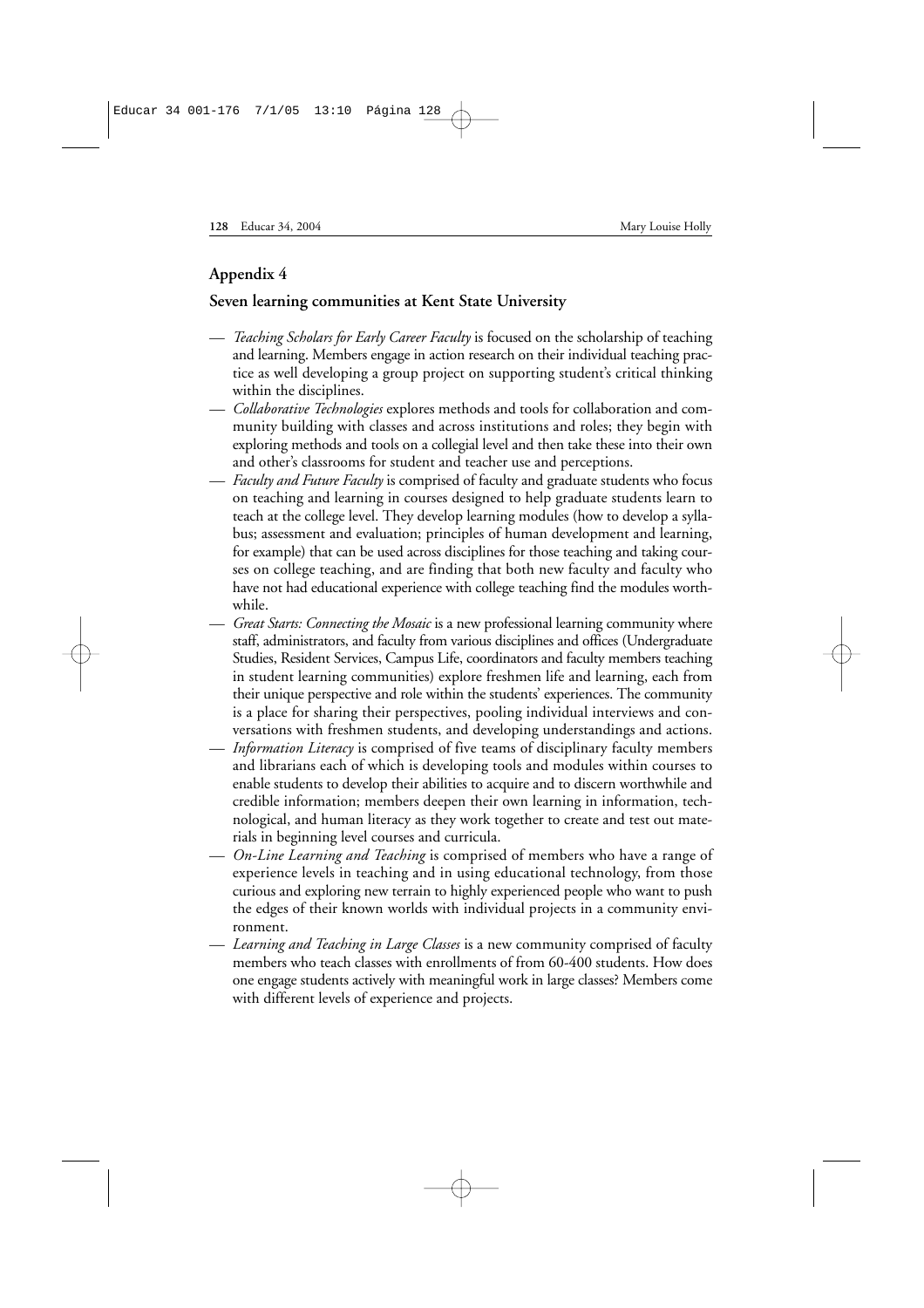### **References**

ARENDT, H. (1958). *The Human Condition.* Chicago: University of Chicago Press.

- BRANSFORD, J.; BROWN, A.; COCKING, R. (eds.) (2000). *How People Learn: Brain, Mind, Experience, and School.* National Research Council. Washington DC: National Academy Press.
- CARR, W. (2003). Remarks made during the closing session of the Simposi Internacional: «The educational researcher as an agent of educational change/L'investigador en educació com a agent de canvi educatiu». Universitat Autònoma de Barcelona.
- CARTER, R. (1999). *Mapping The Mind.* London: University of California Press.
- COX, M. (2003). *Sourcebook 2003: Designing, Implementing, and Leading Faculty Learning Communities: Enhancing the Teaching and Learning Culture on Your Campus.* Oxford, Ohio: Miami University.
- ELLIOTT, J. (1991). *Action Research For Educational Change.* Milton Keynes: Open University Press.
- GREENE, M. (1995). *Releasing the Imagination.* San Francisco: Jossey-Bass.
- KEGAN, R. (1982). *The Evolving Self.* Cambridge, Mass.: Harvard University Press.
- (1994). *In Over Our Heads: The Mental Demands of Modern Life.* Cambridge, Mass.: Harvard University Press.
- KOLB, D. (1984). *Experiential Learning: Experience as the Source of Learning and Development.* Englewood Cliffs, NJ: Prentice Hall.
- KOPP, S. (2003). Remarks made during the December OLN Governing Board meeting.
- LAMOTT, A. (1994). *Bird by Bird.* New York: Anchor Books.
- LEDOUX, J. (2002). *The Synaptic Self: How Our Brains Become Who We Are.* New York: Penguin Putnam Inc.
- (1996). *The Emotional Brain: The Mysterious Underpinnings of Emotional Life.* New York: Simon & Schuster.
- LEE, M. (2004). Personal Communication. Kent, OH: Kent State University.
- LEVINE, M. (2002). *A Mind At A Time.* New York: Simon & Schuster.
- MAGOLDA, M.B. (1999). *Creating Contexts for Learning and Self-Authorship: Constructive-Developmental Pedagogy.* Nashville: Vanderbilt University Press.
- NIXON, J. (2003). «What is Theory?». Paper presented at the Simposi Internacional: «The educational researcher as an agent of educational change/L'investigador en educació com a agent de canvi educatiu». Universitat Autònoma de Barcelona.
- PELLEGRINO, J.; CHUDOWSKY, N.; GLASER, R. (eds.) (2001). *Knowing what Students Know: The Science and Design of Educational Assessment.* Washington DC: National Academy Press.
- WENGER, E.; MCDERMOTT, R.; SNYDER, W. (2002). *Cultivating Communities of Practice.* Boston: Harvard Business School.
- ZULL, J. (2002). *The Art of Changing the Brain.* Sterling, VA: Stylus Press.

*Websites*

Collaborative Action Research Network: *http://www.did.stu.mmu.ac.uk/carn/*

Ohio Learning Network: *http://oln.org/*